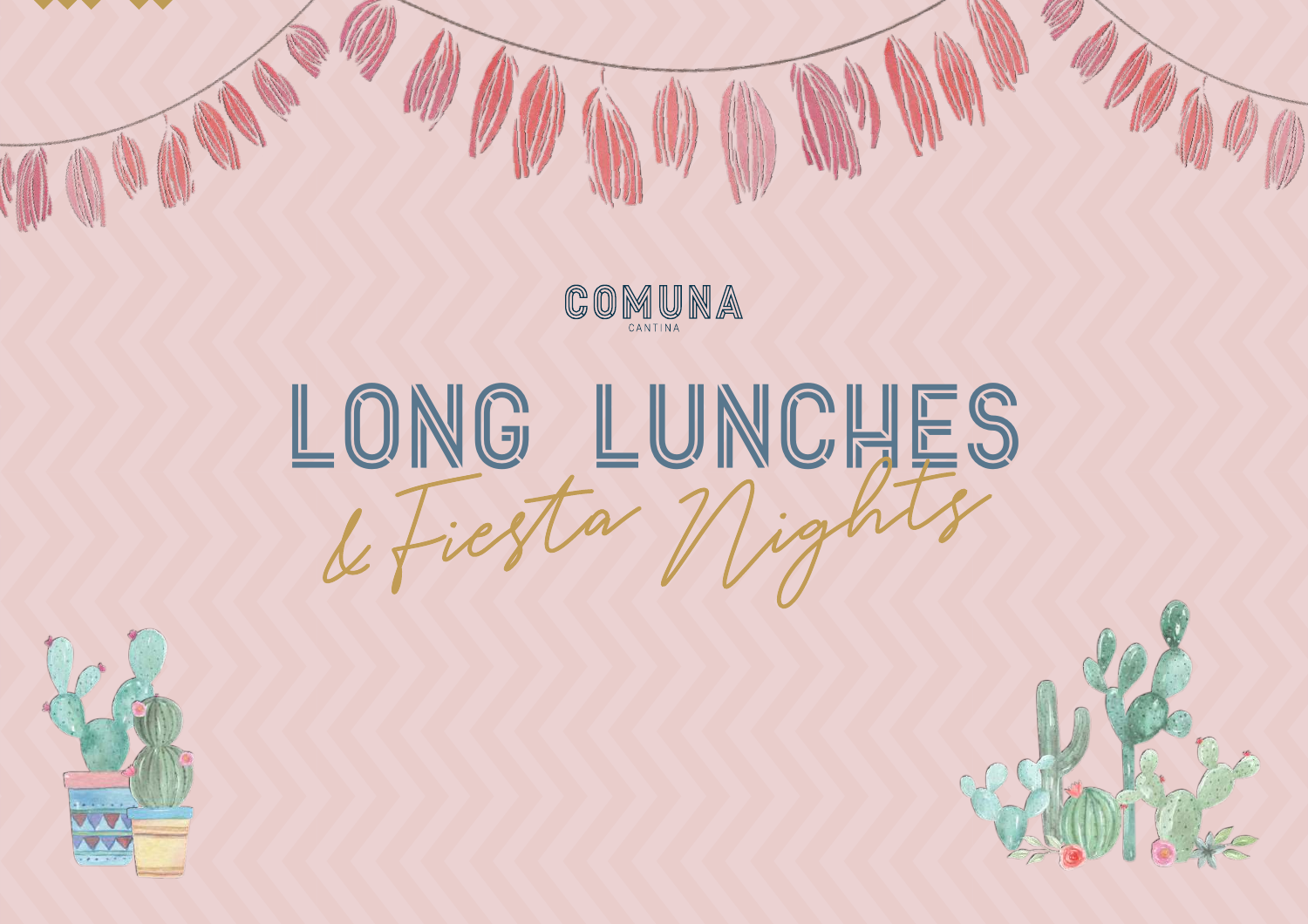# FOOD PACKAGES

#### 45pp - Fiesta

Sparkling on Arrival

Corn Chips & Guacamole (vg) (sf)

Cauliflower Bites  $\left(\mathbf{v}\mathbf{g}\right)(\mathbf{g}\mathbf{f})\left(\mathbf{v}\right)$ 

Chips Tasting Plate  $(\sqrt{\mathbf{g}})$ 

TACOS (vgo gfo) upon request Grilled Chicken **Pulled Pork** Crispy Fish Halloumi

### 55pp - Carnavalé

Sparkling on Arrival

Corn Chips & Guacamole (vg) (sf)

Cauliflower Bites  $(vg)(gt)(s)$ 

Mini Grilled Corns  $(v)$  (gf)

Chips Tasting Plate  $(\sqrt{\mathbf{g}f})$ 

Grilled Chicken Salad (sf)

TACOS (vgo gfo) upon request **Grilled Chicken Pulled Pork Crispy Fish** Halloumi



### 65pp - Extravagância

Sparkling on Arrival

Corn Chips & Guacamole (vg) (sf)

Chips Tasting Plate  $\sqrt{\mathbf{g}}$ Cauliflower Bites  $(s)$   $(s)$   $(s)$ 

Chicken Bites (sf)

Mini Grilled Corns  $(v)$  (sf)

Grilled Chicken Salad (sf)

#### **QUESADILLAS**

Chicken Mushroom (vg)

TACOS (vgo) (gfo) upon request

Grilled Chicken **Pulled Pork Crispy Fish** Halloumi (v)

#### **DESSERT**  $(\vee)(\mathbf{g}f)$

Warm chocolate brownie with cinnamon cream and sweet paprika dust

## 65pp - Latin Canapé

Sparkling on arrival

**CORN CHIPS** Guacamole | Pico de gallo

#### **CHIPS CONE**

Choice of Potato Chips | Sweet Potato Chips Halloumi Chips

**TOSTADAS** Vegetarian | Grilled Chicken

#### **SALAD**

Rocket, shaved cabbage, black beans, quinoa and corn

vgo (gfo) upon request

#### **MINI TACOS**

Grilled Chicken | Halloumi Pulled Pork | Crispy Fish

#### $(v)(gf)$ **DESSERT**

Warm chocolate brownie with cinnamon cream and sweet paprika dust